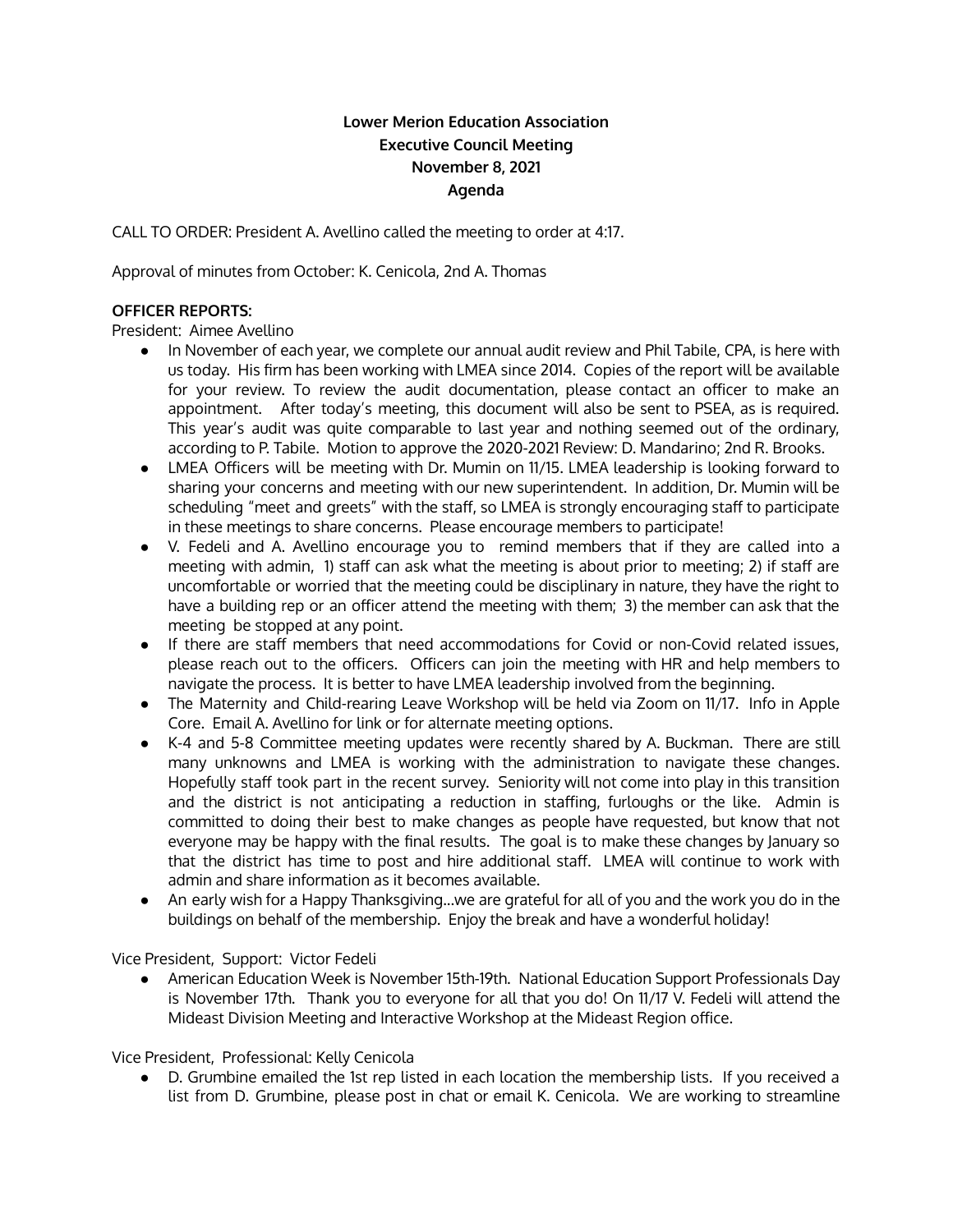the process of membership confirmations and will follow up in the next meeting.

First Vice President: Andy Thomas

● No report...just enjoy the Thanksgiving break and know that we are grateful for the countless hours A. Avellino puts in as LMEA President working for our membership.

Secretary, Support: Lisa McDevitt

● No report.

Secretary, Professional: Karen Salladino

● No report.

Treasurer: Darlene Mandarino

● Attached to the meeting reminder was the latest treasurer's report. Motion to approve D. Mandarino; 2nd A.Thomas

## **COMMITTEE REPORTS:**

Outreach: Andria Johnson

● No report...just let me know if there are events to promote.

Constitution:

● No report.

Elections: Kelly Cenicola

● No report.

CNC: Larry Giaquinto

● CNC is monitoring settlements in the area and scheduling meetings monthly.

Financial Advisory Committee: Aimee Avellino

● No report.

### Health and Safety: Aimee Avellino, Larry Giaquinto

● The committee meets monthly and monitors the current situations. There have been concerns over  $CO<sub>2</sub>$  monitors that were installed in some locations and the  $CO<sub>2</sub>$  levels. It is not a dangerous gas and should not be confused with Carbon Monoxide, but it is still necessary to monitor levels. The newer the buildings and the newer the systems are monitored at the district level, so that is why some buildings did not receive monitors. Older buildings with older systems have monitors installed. Staff are to follow the protocols if excessive levels are detected. (If the level exceeds 1000, contact the head custodian. If level exceeds 2000 or "high" light is on, contact Ken Pitts or Chris Shaffer at ext. 1984, 1851, 1979 or 1980.)

Legislation:

● At the Mideast Region House of Delegates, PSEA president Rich Askey spoke about the possibility of legislation involving school vouchers coming up again. Please respond to the take action emails that PSEA sends to let legislators know our views on vouchers.

Minority Affairs Committee:

● No report.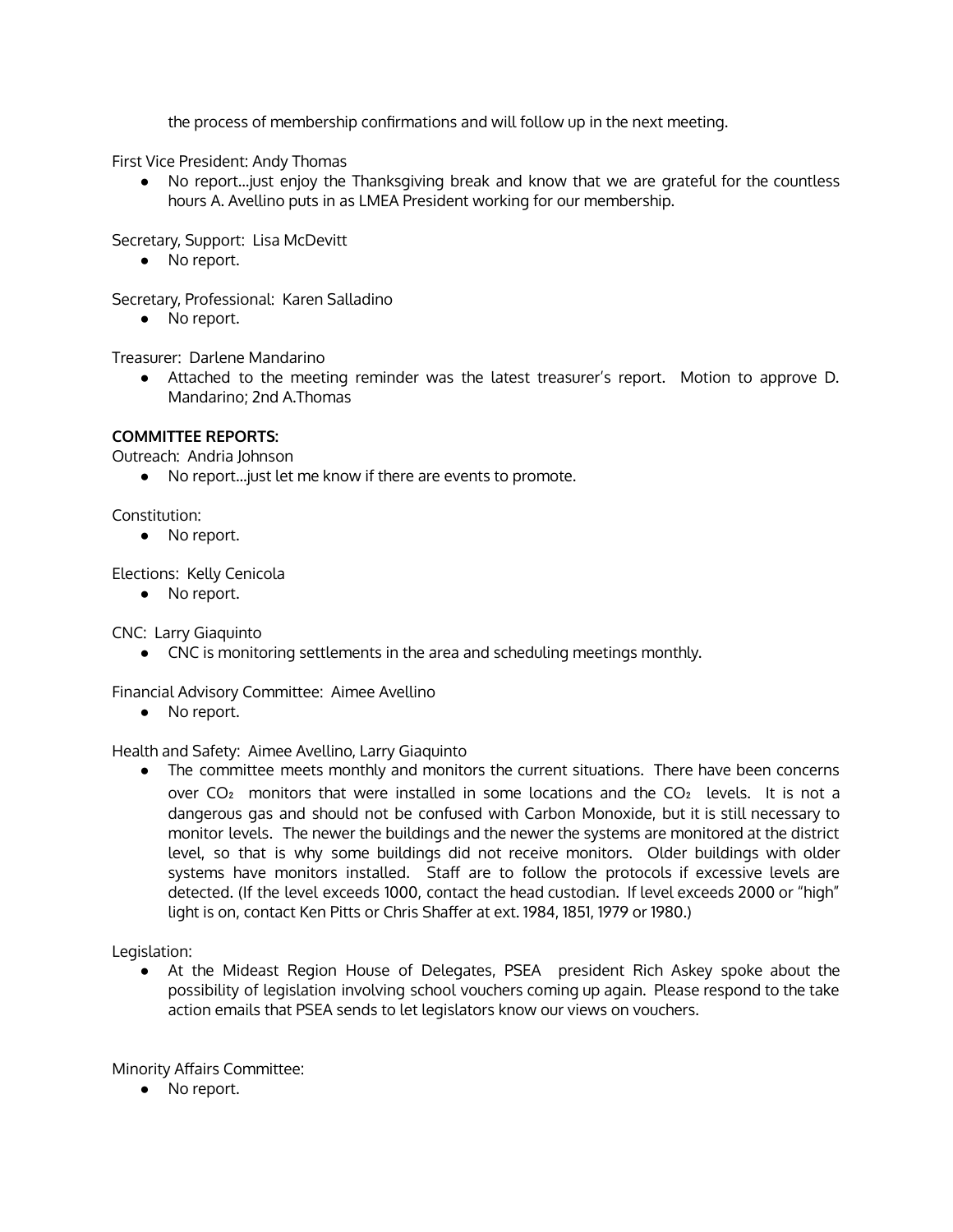PACE: Andy Thomas

● No report...PACE forms should be coming soon and will be shared with reps.

PR&R: Victor Fedeli, Andy Thomas

● We have 3 grievances on this month's report, but only one is active; two are in limbo. The active one has an arbitration meeting that was rescheduled to March of 2022.

Social: Lisa McDevitt, Aimee Avellino

• No report.

Special Services: Aimee Avellino

● No report.

Sunshine: Debbie Williams

● No report...just remember to share if members need some sunshine.

Membership: David Grumbine

● K. Salladino will share reports in the Executive Council follow-up email.

### **REPORTS OF THE AD HOC COMMITTEES:**

CARE: Jackie Gaines

● No report.

Education Foundation: Andria Johnson

● No report.

### **BUILDING AND DEPARTMENT REPORTS:**

Administration: No report.

Belmont Hills ES: Just a question of process for CO<sub>2</sub>. Clarified that if the level exceeds 1000, contact the head custodian. If level exceeds 2000 or "high" light is on, contact Ken Pitts or Chris Shaffer at ext. 1984, 1851, 1979 or 1980.

Cynwyd ES: No report...Just singing A. Avellino's and A. Thomas' praises for their work with the elementary school conferences and the perceptions of differences between elementary and secondary levels. A. Avellino heard member concerns about conferences and worked with central admin to craft a possible solution. Building principals chose to go a different route. A. Thomas took time to address questions and correct perceptions of life at the secondary level. If questions remain, please reach out to A. Thomas.

Gladwyne ES: Like Cynwyd there are concerns about rumors and differences between elementary and secondary. Call A. Thomas to ask questions. There are also concerns about FLES. A. Thomas shared that when it comes to FLES for next year, grades 1-3 will no longer have FLES; grade 4 will have an exploratory program, and grades 5-8 will have World Language every day. This new plan will actually give students more instructional minutes than the current model. No FLES staff will lose their jobs, but may be moved around. Concerned FLES staff could reach out to A. McGloin with questions. Another concern is in regards to what the day will look like for staff and students in grades 1-3 now that FLES is being removed. A. Thomas asked that question and the administrators are working to develop a new elementary schedule and will share as it becomes available. Members are concerned with what seems to be a new district policy mentor stipends for hosting student teachers. A. Thomas spoke with our PSEA rep, V. Millard and to her knowledge there is no other district doing this and LMEA is investigating this